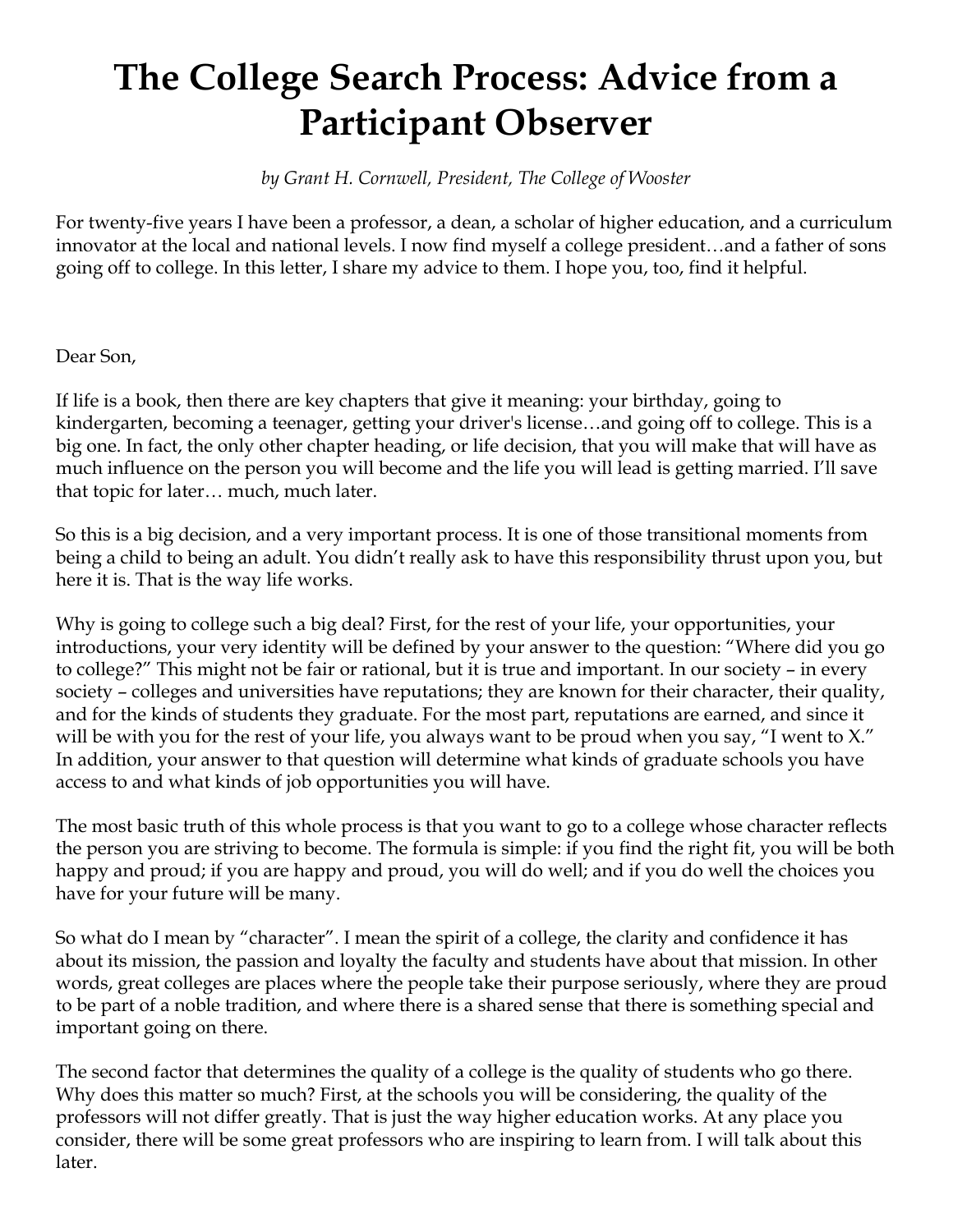The students, however, differ greatly from one place to the next, and they differ not only in how smart they are, but in how they relate to and form the mission of the college, how engaged they are with their learning, how they spend their time outside of class, and in a host of others ways that go into what is called "student culture". Make sure you try to find a student culture that sits well with your personality and values.

One of the things you will hear over and over again is that much of what you will learn in college you will learn outside the classroom. This doesn't mean that your classes aren't important – that is silly. It means that what you get out of your studies, the quality of time you spend when not in class, the insights and understanding you come to as you make your way through your college years…these things are highly, highly influenced by the quality of your fellow students. We call it the "peer effect"; the effect the quality of your peers will have on the depth and importance of your overall education is huge.

How do you learn about student culture? First, you have to spend time on a campus, not simply on formal tours, but at your own pace. Spend a night if that is a program that is offered. Take at hard look at the social media that you can find on a college's web site or on Facebook. There are blogs, and videos, and profiles and groups; you know how to do this stuff. Are these the kind of people you want to live and learn with for four years? Are they the kind of people who you will be pleased to call your fellow alumni for the rest of your life?

The second things you want to probe are the priorities and values of the professors. I promise you this: You will come across some professors that will change the way you see the world. To some extent, what you study matters less than with whom you study. You need to search for colleges where professors are passionate about teaching. It is an unfortunate truth that many universities with fancy names have brilliant professors who are abysmal teachers; they simply don't care about undergraduate students. What is worse, at many of these places, you will not even be taught by the senior professors, but by their graduate students. Not good.

So how can you tell if the faculty culture of a place places a high value on teaching? Sit in on classes when you visit. Ask students about their favorite professors. Ask what the average class size is: places that are serious about teaching don't have huge lecture classes filled with hundreds of students. And be sure to ask who teaches the introductory courses to a field or discipline; again, places that really care about teaching have their best faculty introduce new students to the subject.

Here are some things to look for in a college curriculum. Colleges where the first commitment is to a transformative education for its students will have very thoughtful and interesting curriculums. You ought to be able to find these elements:

• **A first-year seminar program**: Look very carefully at how colleges invite new students into the curriculum, into the mission of the college. I would avoid colleges that don't provide some kind of freshman program or seminar. This is a widely valued best practice and if there isn't something like this offered, it is a good signal that the college's mission – its sense of its core purpose – isn't focused on its undergraduate students. A freshman program should be an intellectual orientation, an engaging invitation into the mission of liberal education. They are meant to open up the world of college learning to new students. They are often organized around big themes or global problems, and they are often interdisciplinary, designed in ways to help freshmen see the scope of human inquiry.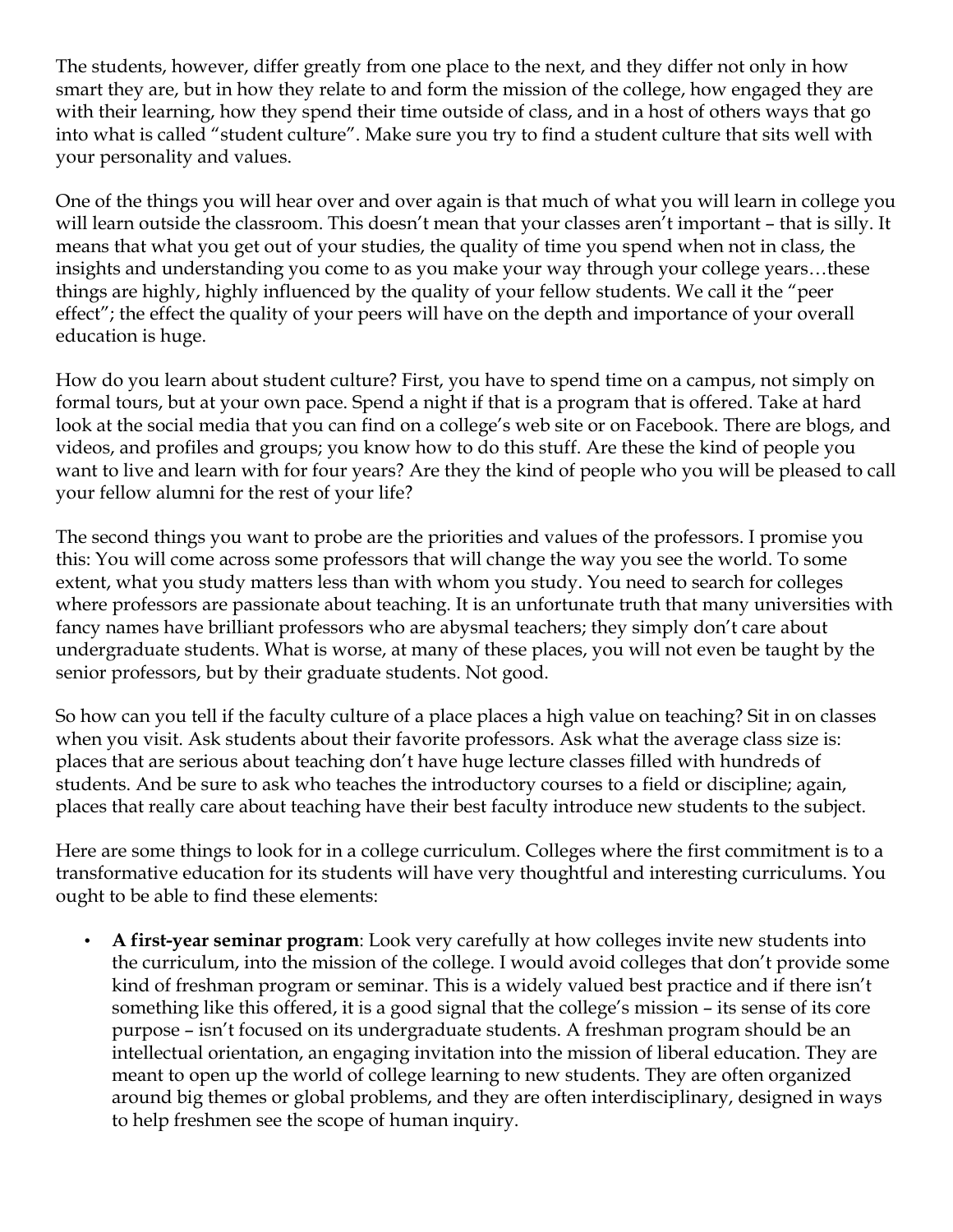- **Faculty advising:** You want to choose a college where your professors are going to be your advisors. Again, this will be the case at any place that is serious about its mission of educating undergraduates. Ask about how advising works. In college, you will have hundreds of courses to choose from every semester. Your advisor should be a professor who will help guide you in creating a meaningful, a purposeful, path. Towards what? Towards discovering your passion and becoming the person you want to become.
- **Writing**: Ask about the writing programs at the colleges you are looking at. The answer should be that the college has a commitment to writing across the curriculum; in other words, colleges that care about teaching take very seriously their commitment to developing all of their students as writers, across the whole curriculum – and not only in English – and throughout the four years. The fact is that it takes a lifetime to become a good writer, and the better your writing the better you will fare in any walk of life.

Beyond writing, more progressive and innovative colleges are now developing programs in speech and in information and media literacies across the curriculum. Again, whatever you do, the better you are at communicating your ideas, the better you are at finding good information and using it in multiple media, the better you will be at achieving your purposes.

• **Research**: Ask about the role of research in the mission of the college. If the answer is that the professors are extremely prolific scholars and very engaged with their research, a warning light should go off. What do I mean?

The right answer is that professors are passionate about scholarly research, and that every class is organized to develop students' own capacities for original inquiry. Great colleges – colleges that care deeply about undergraduate education – draw all their students into the rigors and methods of scholarly research.

The wrong answer, and something you have to be very careful about, is that faculty love their own research and find teaching to be something of a distraction from it.

What to look for? Thus the right answer isn't that research is a separate activity of faculty and a distraction from teaching, but that it is an integrated and shared activity between faculty and students. Ask about opportunities for undergraduate research. If there are ample opportunities for upper-class students to engage in research, mentored by professors, that is a good start. But ask if students present their research at scholarly conferences. Ask if sometimes they co-author scholarly papers with professors. Ask if there is funding available for undergraduate research, summer opportunities, and the like.

• Finally, look for colleges that have a robust commitment to **diversity and global engagement**, on campus, throughout the curriculum, and also through rich offerings for study abroad. The fact is that you will be charged to lead in a world without borders, you will live and work with people from a variety of backgrounds, nationalities, races, ethnicities, and faith traditions. Part of your work in college is to develop cosmopolitan sophistication, and you want to see evidence of this in the mission and programs of a college.

## **What are the best colleges for YOU?**

The best college for you is one that has the qualities of mission excellence I have talked about and where you feel, deep down, that you belong there. Does that mean that there is one, single, best college out there for you? Probably not.